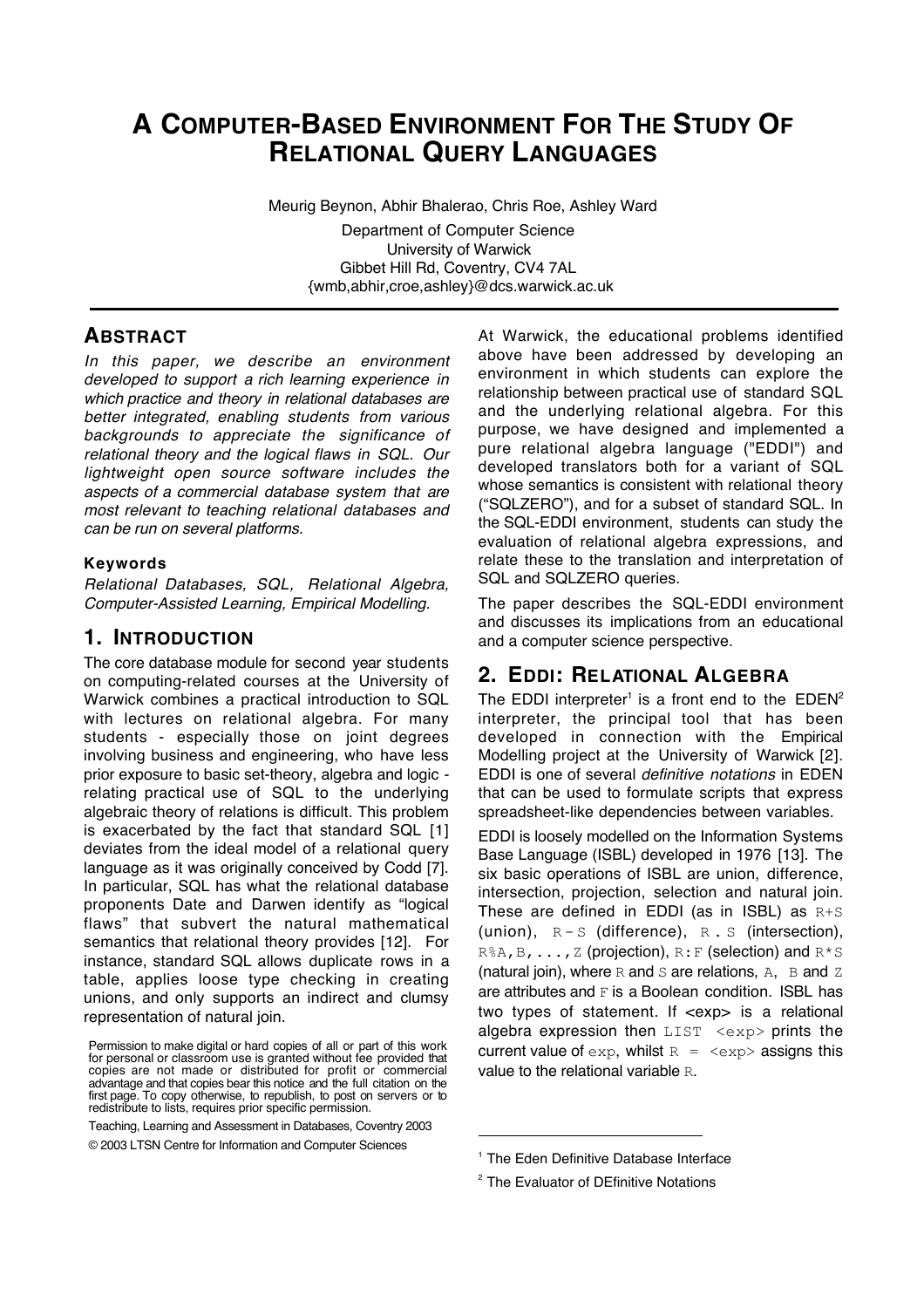```
1. %eddi
2. allfruits (name CHAR, begin INT, end INT);
3. allfruits << ["granny",8,10],["lemon",5,12],["kiwi",5,6],["passion",5,7];
4. allfruits << ["orange",4,11],["grape",3,6],["lime",4,7],["pear",4,8];
5. allfruits << ["cox",1,12],["red",4,8];
6. apple (name CHAR, price REAL, qnt INT);
7. apple << ["cox",0.20,8],["red",0.35,4],["granny",0.25,10];
8. citrus (name CHAR, price REAL, qnt INT);
9. citrus <<["lime",0.30,3],["orange",0.55,8],["kiwi",0.75,5],["lemon",0.50,2];
10. soldfruit (name CHAR, unitsold INT);
11. soldfruit << ["cox",100],["granny",153],["red",70];
12. soldfruit << ["kiwi",23],["lime",15],["lemon",55],["orange",78];
13. fruits is allfruits % name;
14. popcitrus is (fruits.citrus % name).(soldfruit : unitsold > 50 % name);
15. nonapplesncox = allfruits-
       (allfruits*apple%name,begin,end)+allfruits:name=="cox";
```
#### **Figure 1: An EDDI extract illustrating the definition of the FRUITS database**

ISBL also supports a form of view definition. This exploits a call-by-name mechanism invoked by preceding variable names in formulae by " $N!$ ". The current values of such variables are then used on evaluation. ISBL allows attribute renaming so that  $R$ & $A$ ,  $B \rightarrow C$  denotes the relation  $R(A, B)$  with the second attribute renamed as  $\mathbb C$ . This feature allows the specification of a Cartesian product, ensuring that ISBL satisfies Codd's criterion for completeness of a relational query language [7].

EDDI realises all the functions of ISBL but uses different syntactic conventions. Figure!1 shows the EDDI code to define a small example database. Lines 2-12 are the EDDI DDL to define the basic tables. Lines 13 and 14 define two views derived from these tables, denoted by the is syntax for a definition. Line 15 defines the explicit contents of a table, using the = syntax for assignment. A subsequent change to the contents of the allfruits table will affect the values of fruits and popcitrus but not that of

nonapplesncox.

### **3. SQLZERO: A TRULY RELATIONAL VARIANT OF SQL**

A direct translation of standard SQL into EDDI is problematic (indeed impossible!) because of the flaws in its design mentioned in §1, which led Darwen to call SQL the "askew wall" [10]. The flaws are illustrated by the queries on our example database shown in Figure 2.

Query 1a) returns duplicate rows for the cox, red and granny tuples. Queries 2a) and 2b) return tables with the same contents but different attribute names (respectively unitsold and qnt) in the second column. Query 3a) returns a table with six columns (allfruits.name, begin, end, apple.name, price, qnt), two of which are identical. To specify the natural join of allfruits and apple requires the more complex query 3b).

#### Duplicate rows:

1a) SQL: (SELECT name FROM apple) UNION (SELECT name FROM allfruits) 1b) EDDI: ?apple % name + allfruits % name; Loose type checking in creating unions: 2a) SQL: (SELECT \* FROM soldfruit) UNION (SELECT name, qnt FROM citrus) 2b) SQL: (SELECT name, qnt FROM citrus) UNION (SELECT \* FROM soldfruit) 2c) EDDI: ?soldfruit + citrus % name, qnt; Indirect and clumsy representation of natural join: 3a) SQL: SELECT \* FROM allfruits, apple 3b) SQL: SELECT allfruits.name, begin, end, price, qnt FROM allfruits, apple WHERE allfruits.name=apple.name 3c) EDDI: ?allfruits \* apple;

**Figure 2: Some example SQL queries and their EDDI equivalents**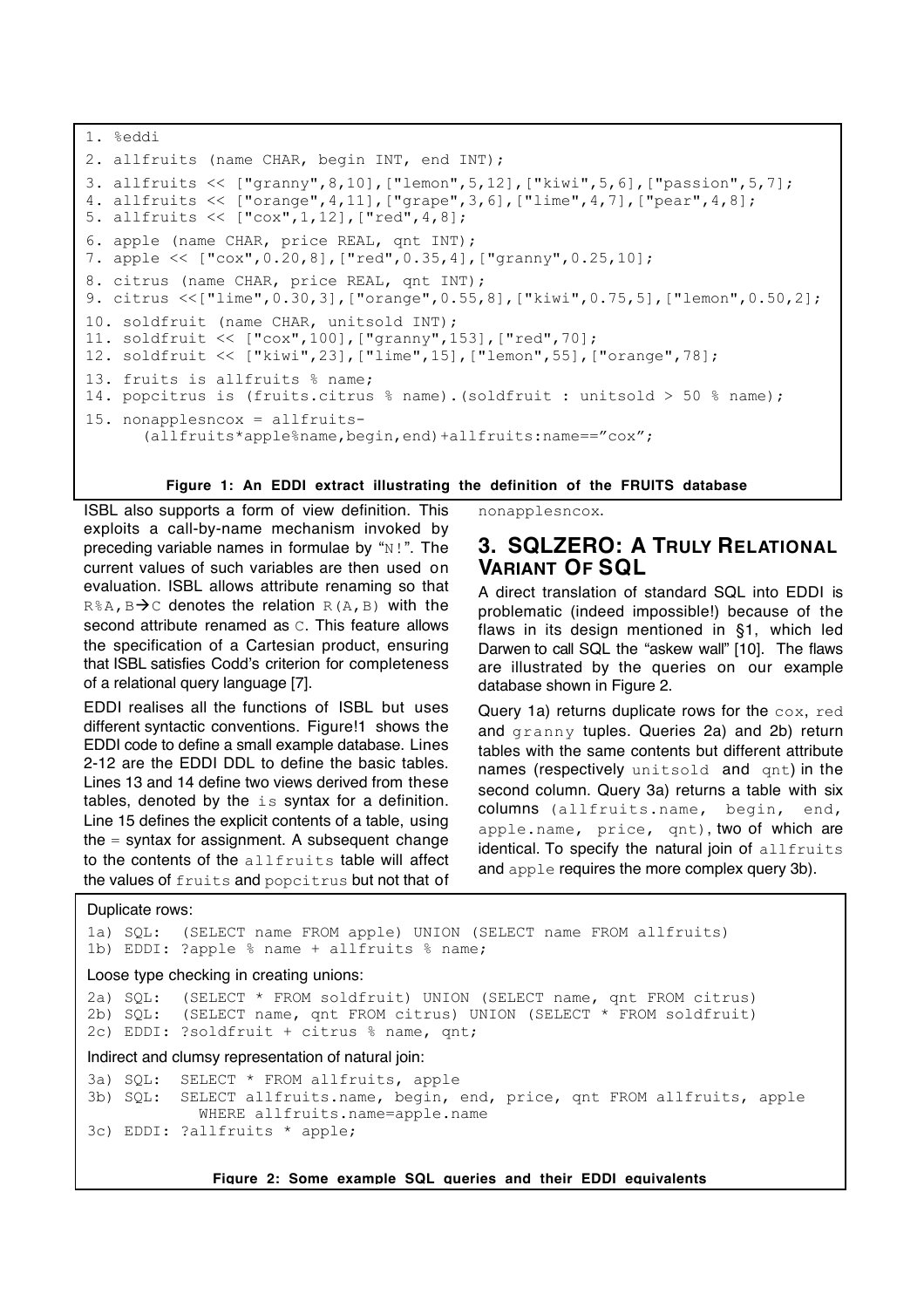Each of the above three queries illustrates a different way in which standard SQL is problematic. In standard SQL, query 1a) does not return a legitimate mathematical object, query 2a) - although it is strictly meaningless - returns a result, and query 3a) arguably returns an inappropriate result.

We have developed a front-end to EDDI that uses SQL-style syntax, named SQLZERO. SQLZERO is faithful to the relational theory developed by Codd [7] as the foundation for relational databases. It differs from standard SQL in that

> SELECT is treated as a synonym for SELECT DISTINCT,

> type checking on constructing union, intersection and difference of relations takes account of both domain types and attribute names,

> SELECT \* FROM X, Y is interpreted as a natural join of relations.

These evaluation characteristics reflect the sound mathematical foundation on which the EDDI interpreter operates. They give SQLZERO characteristics as a query language that are very different from those of commercial implementations of SQL. By way of illustration, Figure 2 shows the EDDI translations of the SQL queries 1a), 2a) and 3a). Following the default evaluation conventions for SQLZERO, query 1b) returns a set of distinct fruit names. Query 2c) causes a semantic error when type checked. Query 3c) returns the natural join of the two tables.

Figure!3 shows the interpretation of queries 2a) and 2b) in the SQL-EDDI environment [3]. To assist the user to appreciate the intimate connection between the relational query language SQLZERO and relational algebra, the environment includes the SQLTE interface that displays the results of SQLZERO to EDDI translation without carrying out the evaluation. As has been pointed out by Date and Darwen, the relationship between standard SQL and relational algebra is much less satisfactory [8,9,11,12].

The SQL-EDDI environment exposes the relationship between variants of SQL and relational algebra. It also serves to distinguish between design flaws in SQL and essential features of relational query languages, such as aggregate operators, that cannot be directly interpreted within relational algebra. The characteristics of SQLZERO are determined by two features: the EDDI evaluation strategy, and the method of translation. More insight into how SQL subverts the sound mathematical foundations offered by EDDI can be gained through trying to derive an EDDI implementation for standard SQL by modifying the evaluation and translation strategies in SQLZERO. For this purpose, it proves helpful to introduce an interface for controlling the evaluation of EDDI queries. This interface ("The Uneddifying Interface") allows the evaluation conventions in EDDI to be changed interactively (see Figure 3). The interface has two functions: it

|                                                                                                                                                                                                                                        | tkeden 1.46: Input<br>$\mathbf{u}$<br>ı                                                                                 |
|----------------------------------------------------------------------------------------------------------------------------------------------------------------------------------------------------------------------------------------|-------------------------------------------------------------------------------------------------------------------------|
| Window Edit Options                                                                                                                                                                                                                    | Help<br>File Edit View                                                                                                  |
| unitsold  <br>name                                                                                                                                                                                                                     | Seddi ↓ %sqlzero → %sqlte *<br>Interrupt<br>Accept                                                                      |
| 100<br>COX.<br>granny   153<br> 70<br>red<br>$\vert$ 23<br>kiwi<br>$\frac{1}{5}$<br>lime<br>$\frac{1}{55}$<br>lemon<br>orange   78<br>lime<br>$\vert$ 3<br>$orange$   8<br>kiwi<br>$\frac{1}{5}$<br>$lemon$   2<br>$(11 \text{ rows})$ | Enter %eddi statements:<br>XX = soldfruit + citrus % name, qnt;<br>YY = citrus % name, qnt + soldfruit;<br>?XX;<br>?YY; |
| $\vert$ qnt $\vert$                                                                                                                                                                                                                    |                                                                                                                         |
| name<br>$\vert$ 3<br>lime                                                                                                                                                                                                              | screen (tkeden 1.46)<br>THE UNEDDIFYING INTERFACE                                                                       |
| $orange$   8<br>kiwi<br>$\frac{1}{5}$<br>$\frac{1}{2}$<br>lemon<br> 100 <br>COX                                                                                                                                                        | $_{\rm N0}$<br><b>YES</b>                                                                                               |
| $granny + 153$<br>red<br> 70<br>kiwi<br>123                                                                                                                                                                                            | Eliminate duplicate rows<br>$\lceil x \rceil$                                                                           |
| 115<br>lime<br>155<br>lemon<br>$orange$   78                                                                                                                                                                                           | Typecheck on attributes<br>$\mathbf{X}$                                                                                 |
| (11 rows)<br>П                                                                                                                                                                                                                         | Use natural join<br>$\mathbb{X}$                                                                                        |
|                                                                                                                                                                                                                                        | Figure 3 - The SQL-EDDI environment in use                                                                              |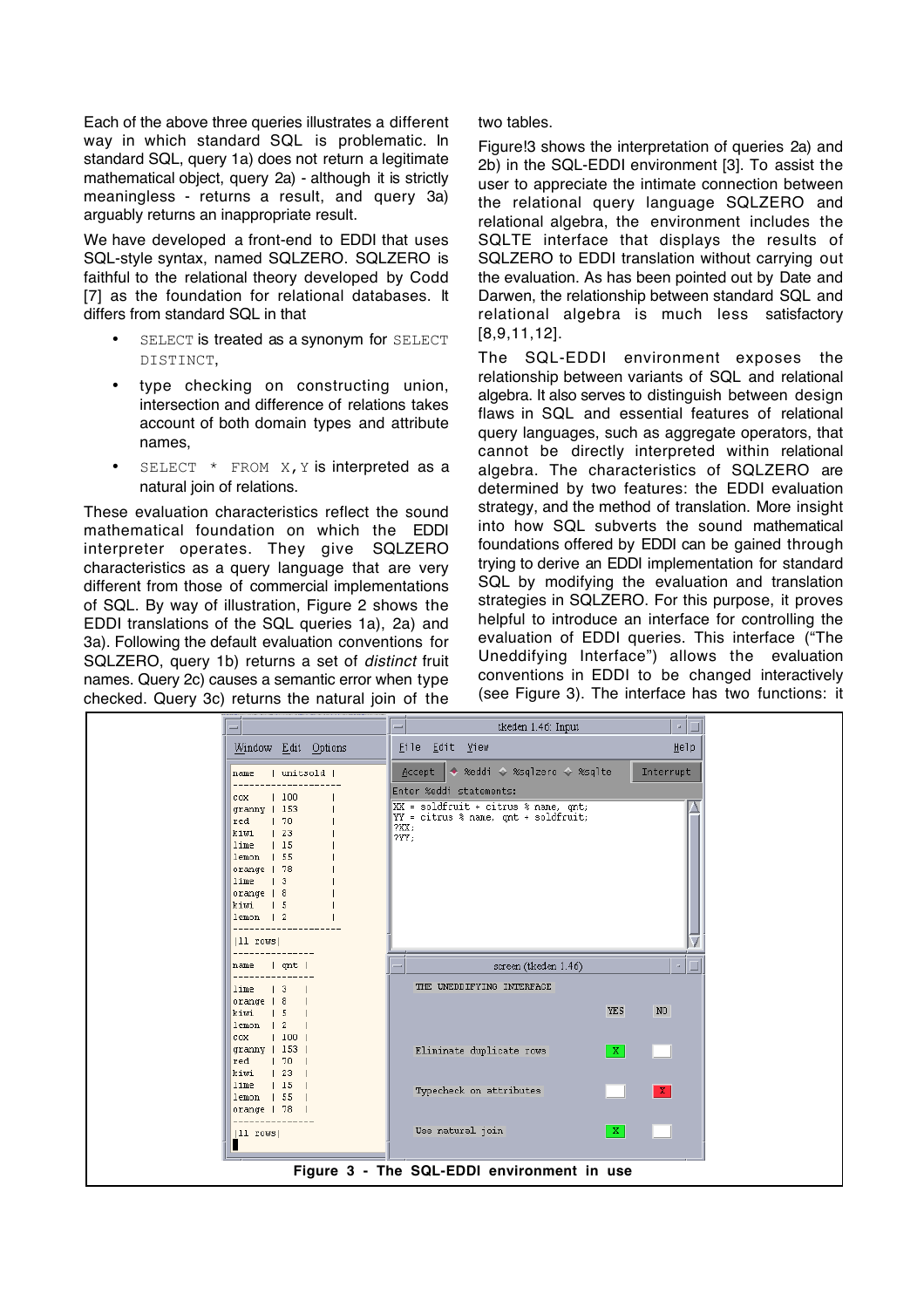exposes what deviations from relational theory are required to implement standard SQL, and it also shows that such deviations have unpleasant conceptual and practical consequences.

The Uneddifying Interface allows three aspects of EDDI evaluation to be adjusted: these reflect the problematic aspects of the SQL queries 1a), 2a), 2b) and 3a). Using the radio buttons, the user can switch between different evaluation conventions, disallowing or allowing multiple rows, imposing strict or loose type checking and using natural or "unnatural" join.

Experimentation with the Uneddifying Interface shows how subverting the mathematical model in EDDI complicates the semantics of relational queries, and leads to violations of the laws of relational algebra. Further analysis shows that the poor design of standard SQL also makes it harder for the software designer to implement the query processing. For example, when the EDDI interpreter returns "unnatural" join, the interpretation of the query ?allfruits\*apple%name; becomes obscure because of the hidden and context-dependent conventions for renaming common attributes. This problem is compounded in more complicated joins. To solve this we have to make the renaming conventions more transparent and use natural join with appropriate renaming to emulate "unnatural" join. This shows that changing the evaluation strategy alone is not sufficient to transform SQLZERO into standard SQL.

# **4. DEVELOPMENT OF SQL-EDDI**

The SQL-EDDI environment has been constructed using Empirical Modelling principles and tools. Space does not permit a detailed discussion to this approach to system development – for more information, the reader is referred to [4]. From the perspective of relational theory, the most significant feature of Empirical Modelling is its use of principles for representing state that can be seen as generalising relational tables and views. State transitions are effected by redefinitions of variables that are analogous to the modification of a table or the introduction of a view.

The application of Empirical Modelling principles allows the flexible development of open-ended resources that are specifically targeted at supporting a particular educational requirement in computerassisted learning. This is in contrast to educational software products that take the form of monolithic environments whose functionality is carefully preconceived to admit many different applications, but are effectively not open to modification by its users. The model-building approach we have developed is especially well suited to situations in which there is a specific focus of interest, but a whole range of different agents and perspectives must be recruited on-the-fly as a situation evolves.

The development of the SQL-EDDI environment is a practical illustration of the above approach. The specific target here is clarifying the relationship between standard SQL and relational algebra. The account of the features of the SQL-EDDI environment given in the previous sections can also be construed as an account of its development, much of which was carried out on-the-fly in parallel with the teaching of the course to undergraduate students. The functionality of the current system was not envisaged at the outset, but emerged incrementally as the development proceeded. For instance, in the implementation of standard SQL, it was not clear in advance that it was inappropriate to use unnatural join, or that modification of the translator would be necessary. All the required changes to the evaluation strategy and the parser: developing, testing and debugging, are effected by modifying small groups of definitions followed by experimentation and interpretation.

As another illustration, the specific educational objectives can be specialised further to consider issues such as introducing complementary visual representations to enable students and tutors to assess the correctness of queries informally, and integrating formative and summative evaluation mechanisms into the database environment. To achieve this, it is necessary to specialise the database to a particular application domain. For example, over the last three years, we have used a specific data set relating to the scheduling of final year project orals as the basis for practical exercises and assessment. We would ideally like to show the results of database queries such as "list all times on Friday for which Room 104 is available" by displaying the corresponding time slots on a timetable grid. By such specialisation of the data set, we envisage being able to develop a rich resource of special purpose visualisation and assessment tools that can grow opportunistically in response to new teaching needs. In building these visualisation and assessment tools, we can take advantage of special characteristics of the data set as we discover them. For instance, we shall be able to identify classes of queries that admit simple direct visualisations that are well suited for giving experience to novices and for convenient marking. The openness of the Empirical Modelling approach to development is crucial for realising these aims.

With regard to the visualisation of the project oral timetabling we have previously developed a model that allows semi-automated timetabling of student projects [5]. The interface to the model enables the users to visualise the current state of the timetable.